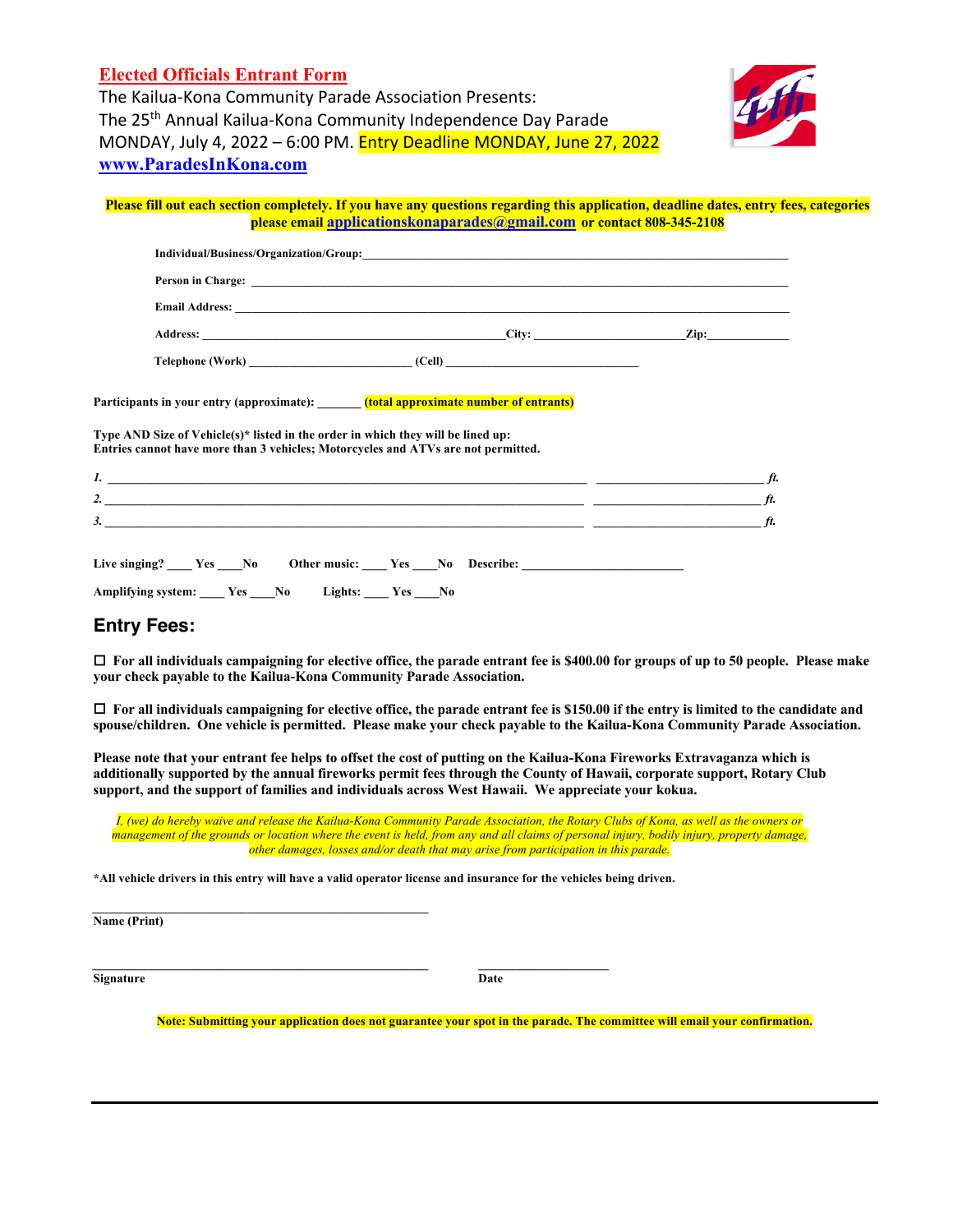# **Parade Theme: A SALUTE TO OUR HOMETOEN HEROES**

#### SCRIPT FOR ANNOUNCER

**(Please type or print legibly, or please forward as an email attachment)**

#### Name of Entry

**Please provide a 30 second script or provide key bullet points to be mentioned and we will write the script for you. Key points to consider, whether you write the script or supply bullet points: Name of organization, purpose, what's special about your organization, detail about individuals or vehicles in the entry.**

**\_\_\_\_\_\_\_\_\_\_\_\_\_\_\_\_\_\_\_\_\_\_\_\_\_\_\_\_\_\_\_\_\_\_\_\_\_\_\_\_\_\_\_\_\_\_\_\_\_\_\_\_\_\_\_\_\_\_\_\_\_\_** 

**\_\_\_\_\_\_\_\_\_\_\_\_\_\_\_\_\_\_\_\_\_\_\_\_\_\_\_\_\_\_\_\_\_\_\_\_\_\_\_\_\_\_\_\_\_\_\_\_\_\_\_\_\_\_\_\_\_\_\_\_\_\_** 

**\_\_\_\_\_\_\_\_\_\_\_\_\_\_\_\_\_\_\_\_\_\_\_\_\_\_\_\_\_\_\_\_\_\_\_\_\_\_\_\_\_\_\_\_\_\_\_\_\_\_\_\_\_\_\_\_\_\_\_\_\_\_** 

**\_\_\_\_\_\_\_\_\_\_\_\_\_\_\_\_\_\_\_\_\_\_\_\_\_\_\_\_\_\_\_\_\_\_\_\_\_\_\_\_\_\_\_\_\_\_\_\_\_\_\_\_\_\_\_\_\_\_\_\_\_\_** 

**\_\_\_\_\_\_\_\_\_\_\_\_\_\_\_\_\_\_\_\_\_\_\_\_\_\_\_\_\_\_\_\_\_\_\_\_\_\_\_\_\_\_\_\_\_\_\_\_\_\_\_\_\_\_\_\_\_\_\_\_\_\_** 

**\_\_\_\_\_\_\_\_\_\_\_\_\_\_\_\_\_\_\_\_\_\_\_\_\_\_\_\_\_\_\_\_\_\_\_\_\_\_\_\_\_\_\_\_\_\_\_\_\_\_\_\_\_\_\_\_\_\_\_\_\_\_** 

**\_\_\_\_\_\_\_\_\_\_\_\_\_\_\_\_\_\_\_\_\_\_\_\_\_\_\_\_\_\_\_\_\_\_\_\_\_\_\_\_\_\_\_\_\_\_\_\_\_\_\_\_\_\_\_\_\_\_\_\_\_\_** 

**\_\_\_\_\_\_\_\_\_\_\_\_\_\_\_\_\_\_\_\_\_\_\_\_\_\_\_\_\_\_\_\_\_\_\_\_\_\_\_\_\_\_\_\_\_\_\_\_\_\_\_\_\_\_\_\_\_\_\_\_\_\_** 

**\_\_\_\_\_\_\_\_\_\_\_\_\_\_\_\_\_\_\_\_\_\_\_\_\_\_\_\_\_\_\_\_\_\_\_\_\_\_\_\_\_\_\_\_\_\_\_\_\_\_\_\_\_\_\_\_\_\_\_\_\_\_** 

**\_\_\_\_\_\_\_\_\_\_\_\_\_\_\_\_\_\_\_\_\_\_\_\_\_\_\_\_\_\_\_\_\_\_\_\_\_\_\_\_\_\_\_\_\_\_\_\_\_\_\_\_\_\_\_\_\_\_\_\_\_\_** 

**\_\_\_\_\_\_\_\_\_\_\_\_\_\_\_\_\_\_\_\_\_\_\_\_\_\_\_\_\_\_\_\_\_\_\_\_\_\_\_\_\_\_\_\_\_\_\_\_\_\_\_\_\_\_\_\_\_\_\_\_\_\_** 

**\_\_\_\_\_\_\_\_\_\_\_\_\_\_\_\_\_\_\_\_\_\_\_\_\_\_\_\_\_\_\_\_\_\_\_\_\_\_\_\_\_\_\_\_\_\_\_\_\_\_\_\_\_\_\_\_\_\_\_\_\_\_** 

**\_\_\_\_\_\_\_\_\_\_\_\_\_\_\_\_\_\_\_\_\_\_\_\_\_\_\_\_\_\_\_\_\_\_\_\_\_\_\_\_\_\_\_\_\_\_\_\_\_\_\_\_\_\_\_\_\_\_\_\_\_\_**

*The Independence Parade Committee extends its warm aloha for your involvement and participation.*

**Application Delivery Options**

**EMAIL- applicationskonaparades@gmail.com**

**USPS MAIL- Postmarked no later than 6/25/22 to KKCPA P.O. Box 1965 Kailua-Kona, HI 96745.**

**IN PERSON-Visit the Hawai'i County Campus, Building C 2nd Floor, Administration Office.**